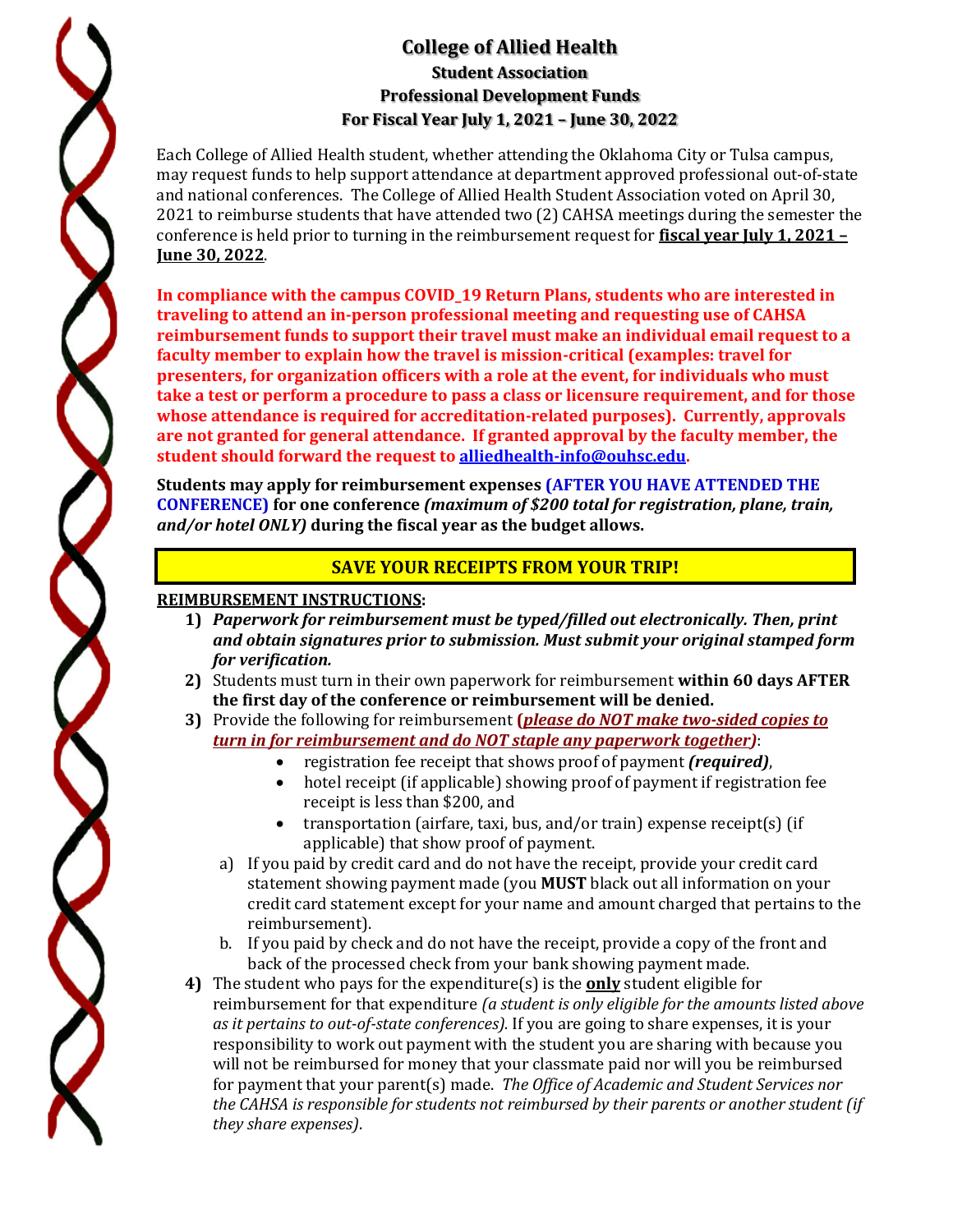**5)** All paperwork must be submitted to the Office of Academic and Student Services in the College of Allied Health via email to [alliedhealth-info@ouhsc.edu.](mailto:alliedhealth-info@ouhsc.edu) 

*Important! You will receive an email fro[m vendor.eft@omes.ok.gov](mailto:vendor.eft@omes.ok.gov) with a subject line of "State of Oklahoma Vendor Banking Registration". Do not delete this! You must follow the instructions on this email to complete the process for reimbursement or you will not get paid.*

*If you have any questions, please contact the Office of Academic and Student Services by telephone at (405) 271-6588 or by email at [alliedhealth-info@ouhsc.edu](mailto:alliedhealth-info@ouhsc.edu) .* 9.8.21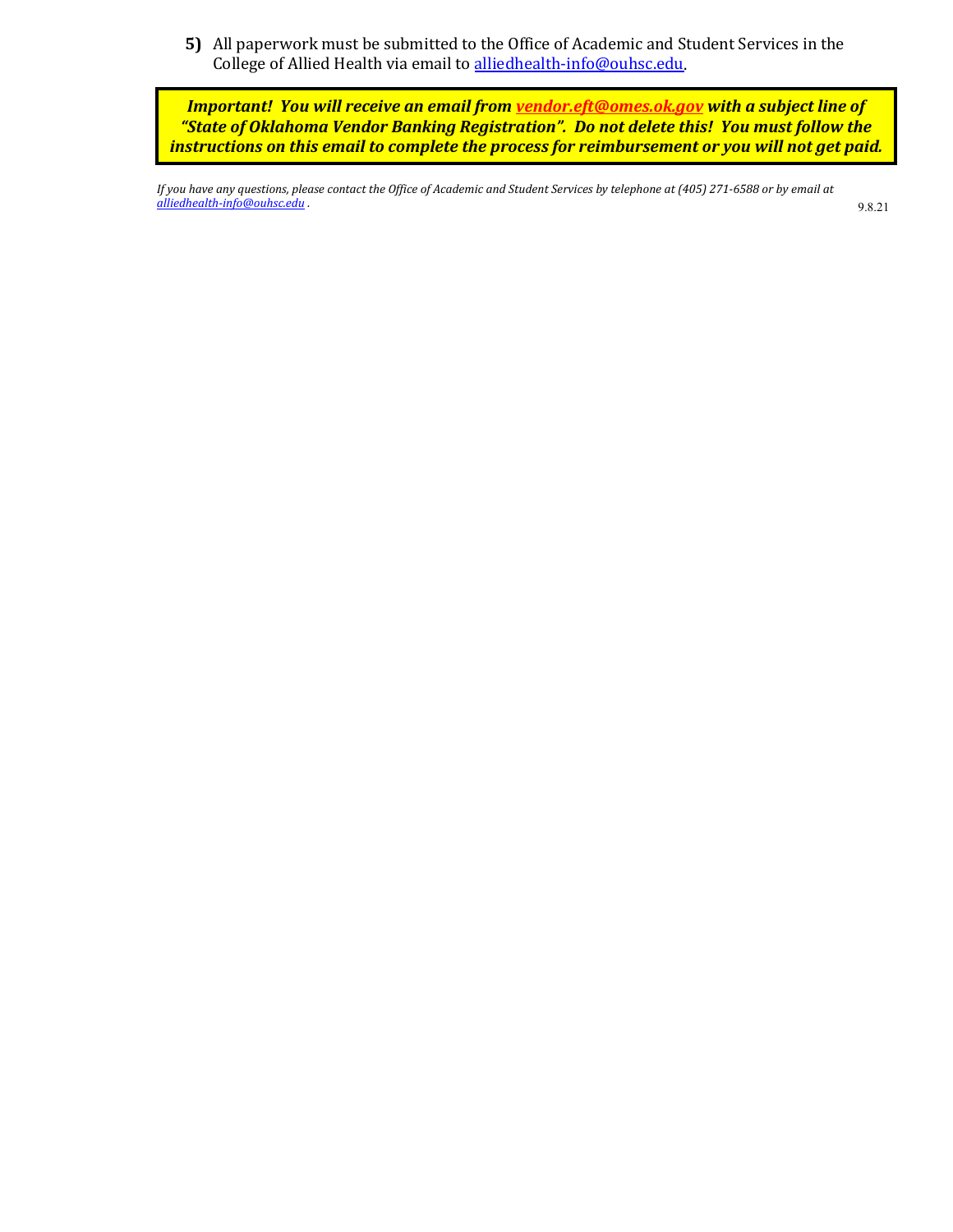**[Click here](https://financialservices.ouhsc.edu/Portals/1354/assets/documents/Scholarship_Wages.pdf) to go to the OU Health Sciences Center website to get the latest version of the "Scholarships vs. Wages Designation Form".** 

**On this form, complete all fields but follow special instructions for the following fields:**

- **Enter "College of Allied Health Student Association" in the "Program Title" field.**
- **Enter "College of Allied Health" in the "College/Department" field.**
- **Enter your Faculty Member Sponsor's name for the "Department Sponsor Name". This is the faculty member that approved and verified you attended the conference.**
- **The Faculty Member must sign the "Department Sponsor Signature" field (electronically or physical) and enter the "Date".**

**Save the form, print it (or attach it), and include with your other reimbursement forms to submit to the Office of Academic and Student Services all at once.**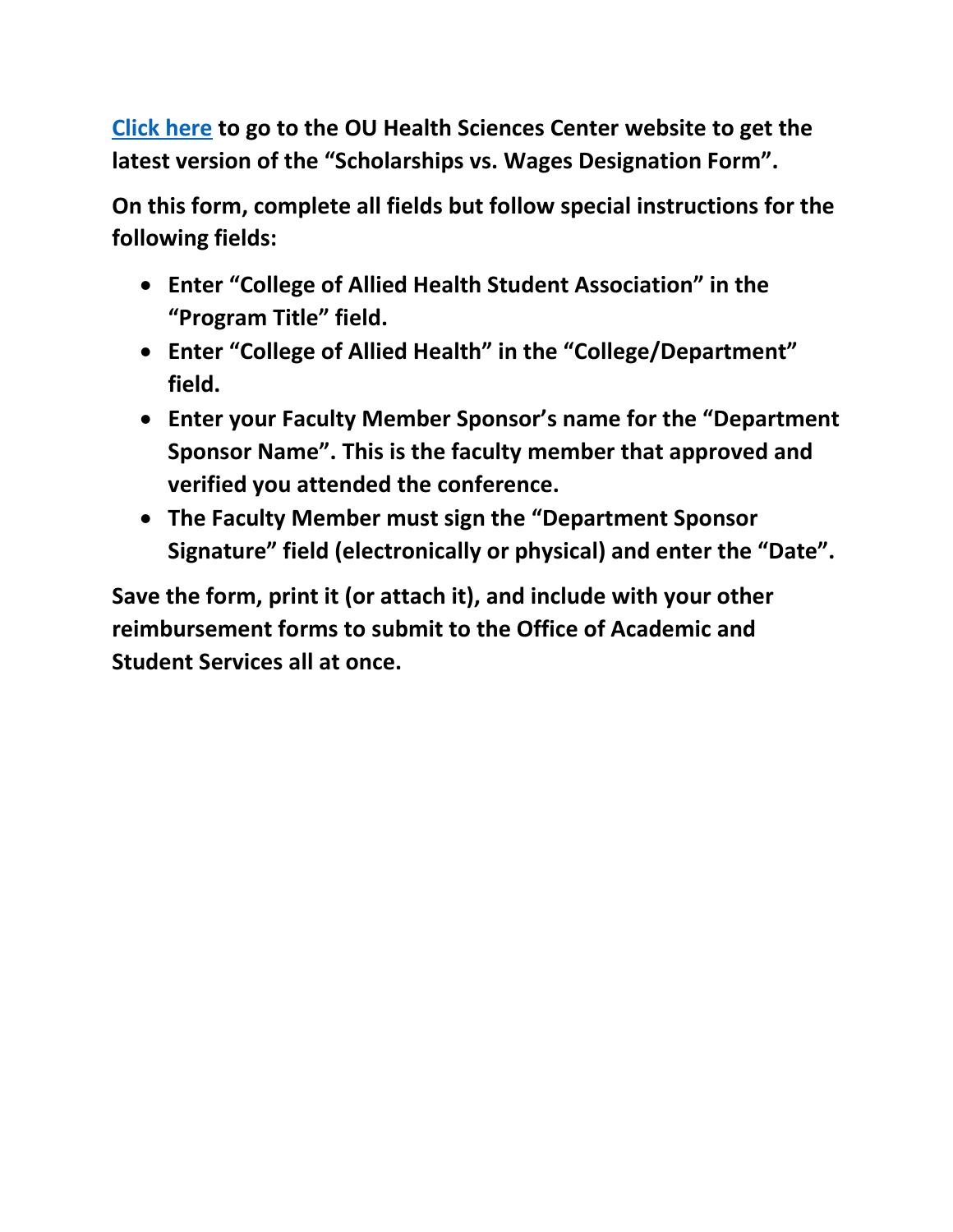**[Click here](https://financialservices.ouhsc.edu/Portals/1354/assets/Student%20Participant%20Supplier%20Form.pdf?ver=2020-06-11-160744-897) to go to the OU Accounts Payable website to get the latest version of the "Student/Participant Supplier Registration Form". Please complete that form and include it with the other forms to submit for reimbursement. This form is self-explanatory regarding what you need to fill out.**

**Save the form, print it (or attach it), and include with your other reimbursement forms to submit to the Office of Academic and Student Services all at once.**